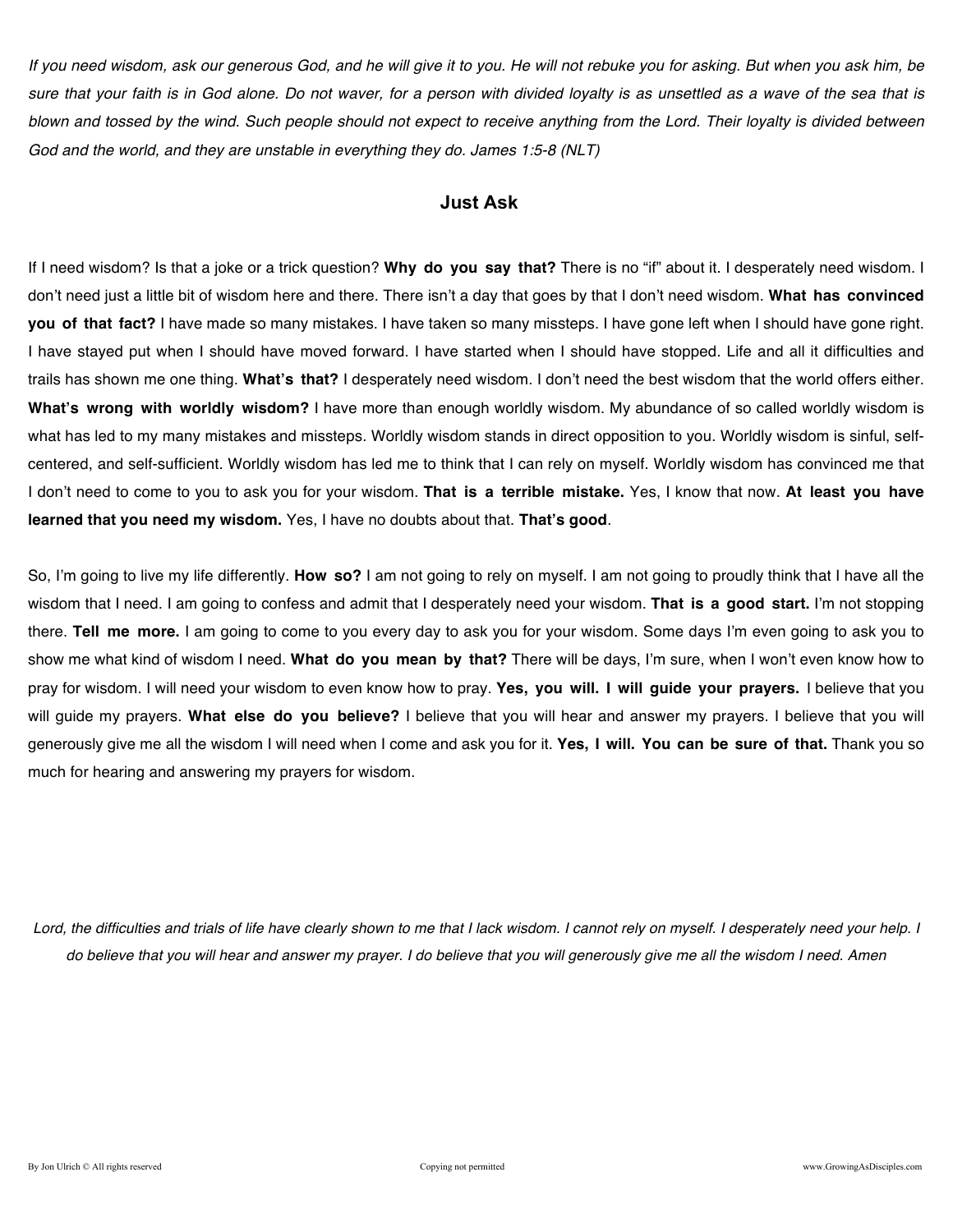**Be** *Must Believe* 

If any of you lacks wisdom, he should ask God, who gives generously to all without finding fault, and it will be given to him. But when he asks, he must believe and not doubt, because he who doubts is like a wave of the sea, blown and tossed by the wind. That man should not think he will receive anything from the Lord; he is a double-minded man, unstable in all he does.

NIV James 1:5-8

### **Be** Sure

If you need wisdom, ask our generous God, and he will give it to you. He will not rebuke you for asking. But when you ask him, be sure that your faith is in God alone. Do not waver, for a person with divided loyalty is as unsettled as a wave of the sea that is blown and tossed by the wind. Such people should not expect to receive anything from the Lord. Their loyalty is divided between God and the world, and they are unstable in everything they do.

NLT James 1:5-8

### **Be** Never Doubting

If any of you is lacking in wisdom, ask God, who gives to all generously and ungrudgingly, and it will be given you. But ask in faith, never doubting, for the one who doubts is like a wave of the sea, driven and tossed by the wind; for the doubter, being double-minded and unstable in every way, must not expect to receive anything from the Lord.

NRSV James 1:5-8

### **Be** No Wavering

If any of you is deficient in wisdom, let him ask of the giving God [Who gives] to everyone liberally and ungrudgingly, without reproaching or faultfinding, and it will be given him. Only it must be in faith that he asks with no wavering (no hesitating, no doubting). For the one who wavers (hesitates, doubts) is like the billowing surge out at sea that is blown hither and thither and tossed by the wind. For truly, let not such a person imagine that he will receive anything [he asks for] from the Lord, [For being as he is] a man of two minds (hesitating, dubious, irresolute), [he is] unstable and unreliable and uncertain about everything [he thinks, feels, decides].

AMP James 1:5-8

### **Be** Without Any Doubting

But if any of you lacks wisdom, let him ask of God, who gives to all generously and without reproach, and it will be given to him. But he must ask in faith without any doubting, for the one who doubts is like the surf of the sea, driven and tossed by the wind. For that man ought not to expect that he will receive anything from the Lord, being a double-minded man, unstable in all his ways.

NASB James 1:5-8

If any of you lacks wisdom, let him ask God, who gives generously to all without reproach, and it will be given him. But let him ask in faith, with no doubting, for the one who doubts is like a wave of the sea that is driven and tossed by the wind. For that person must not suppose that he will receive anything from the Lord; he is a double-minded man, unstable in all his ways.

ESV James 1:5-8

# **Be** *With No Doubting*

If any of you lacks wisdom, let him ask of God, who gives to all liberally and without reproach, and it will be given to him. But let him ask in faith, with no doubting, for he who doubts is like a wave of the sea driven and tossed by the wind. For let not that man suppose that he will receive anything from the Lord; he is a doubleminded man, unstable in all his ways.

NKJV James 1:5-8

# **Be** Without A Second Thought

If you don't know what you're doing, pray to the Father. He loves to help. You'll get his help, and won't be condescended to when you ask for it. Ask boldly, believingly, without a second thought. People who "worry their prayers" are like wind-whipped waves. Don't think you're going to get anything from the Master that way, adrift at sea, keeping all your options open.

MSG James 1:5-8

## **Be** Sure

If you want to know what God wants you to do, ask him, and he will gladly tell you, for he is always ready to give a bountiful supply of wisdom to all who ask him; he will not resent it. But when you ask him, be sure that you really expect him to tell you, for a doubtful mind will be as unsettled as a wave of the sea that is driven and tossed by the wind; and every decision you then make will be uncertain, as you turn first this way and then that. If you don't ask with faith, don't expect the Lord to give you any solid answer.

TLB James 1:5-8

**Be** Not Doubt

But if any of you needs wisdom, you should ask God for it. He is generous and enjoys giving to all people, so he will give you wisdom. But when you ask God, you must believe and not doubt. Anyone who doubts is like a wave in the sea, blown up and down by the wind. Such doubters are thinking two different things at the same time, and they cannot decide about anything they do. They should not think they will receive anything from the Lord.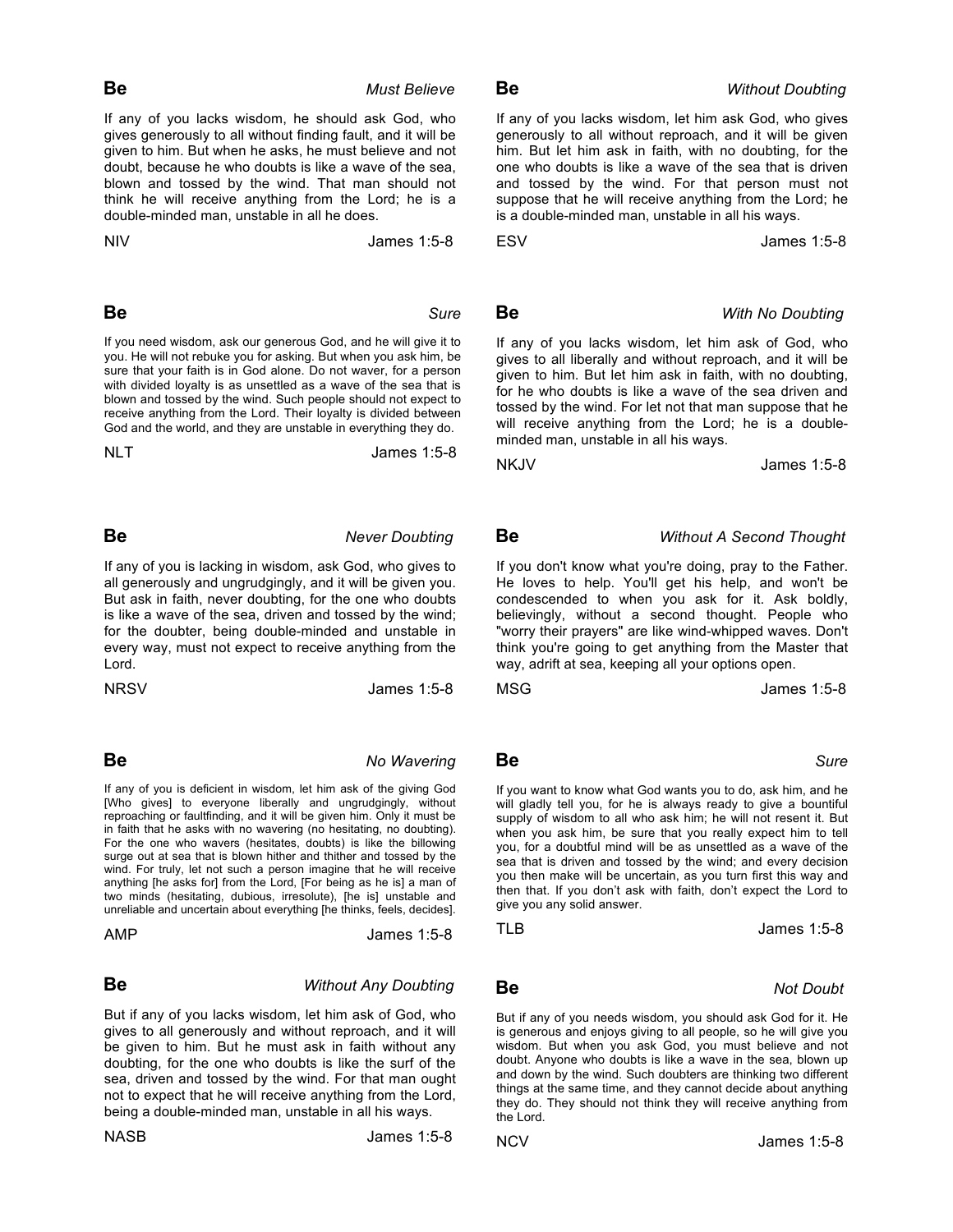**Be** – James 1:5-8 **In Context:** *Read James 1*

## **Begin With Prayer:** *Here I am Lord. I Am Listening.*

### **Meditating On God's Word:** *(What is God speaking to your heart?)*

If you need wisdom, ask our generous God, and he will give it to you. He will not rebuke you for asking. But when you ask him, be sure that your faith is in God alone. Do not waver, for a person with divided loyalty is as unsettled as a wave of the sea that is blown and tossed by the wind. Such people should not expect to receive anything from the Lord. Their loyalty is divided between God and the world, and they are unstable in everything they do. James 1:5-8 (NLT)

### **Considering The Words***: (What words speak to your heart?)*

If | you need | wisdom, | ask | our generous | God, | and | he will | give it| to you. | He will | not | rebuke you | for asking. | But when | you ask | him, | be sure | that | your faith | is in | God alone. | Do not waver, | for | a person | with | divided loyalty | is | as unsettled | as a | wave | of the | sea | that is | blown | and | tossed | by | the wind. | Such people | should not | expect | to receive | anything | from | the Lord. | Their loyalty | is divided | between God and | the world, | and they | are unstable | in everything | they do. James 1:5-8 (NLT)

 $\_$  , and the set of the set of the set of the set of the set of the set of the set of the set of the set of the set of the set of the set of the set of the set of the set of the set of the set of the set of the set of th  $\_$  , and the set of the set of the set of the set of the set of the set of the set of the set of the set of the set of the set of the set of the set of the set of the set of the set of the set of the set of the set of th

### **Praying The Scripture:** *(What prayer from your heart will you write?)*

Lord, the difficulties and trials of life have clearly shown to me that I lack wisdom. I cannot rely on myself. I desperately need your help. I do believe that you will hear and answer my prayers. I do believe that you will generously give me all the wisdom I will need. Amen  $\_$  , and the set of the set of the set of the set of the set of the set of the set of the set of the set of the set of the set of the set of the set of the set of the set of the set of the set of the set of the set of th

### **What It Means:** *(What questions speak to your heart?) (Suggested questions for small group discussion are in bold)* **How are you making it your daily habit to expectantly ask God for wisdom?**

 $\_$  , and the set of the set of the set of the set of the set of the set of the set of the set of the set of the set of the set of the set of the set of the set of the set of the set of the set of the set of the set of th  $\_$  , and the set of the set of the set of the set of the set of the set of the set of the set of the set of the set of the set of the set of the set of the set of the set of the set of the set of the set of the set of th  $\_$  , and the set of the set of the set of the set of the set of the set of the set of the set of the set of the set of the set of the set of the set of the set of the set of the set of the set of the set of the set of th  $\_$  , and the set of the set of the set of the set of the set of the set of the set of the set of the set of the set of the set of the set of the set of the set of the set of the set of the set of the set of the set of th  $\_$  , and the set of the set of the set of the set of the set of the set of the set of the set of the set of the set of the set of the set of the set of the set of the set of the set of the set of the set of the set of th \_\_\_\_\_\_\_\_\_\_\_\_\_\_\_\_\_\_\_\_\_\_\_\_\_\_\_\_\_\_\_\_\_\_\_\_\_\_\_\_\_\_\_\_\_\_\_\_\_\_\_\_\_\_\_\_\_\_\_\_\_\_\_\_\_\_\_\_\_\_\_ \_\_\_\_\_\_\_\_\_\_\_\_\_\_\_\_\_\_\_\_\_\_\_\_\_\_\_\_\_\_\_\_\_\_\_\_\_\_\_\_\_\_\_\_\_\_\_\_\_\_\_\_\_\_\_\_\_\_\_\_\_\_\_\_\_\_\_\_\_\_\_ \_\_\_\_\_\_\_\_\_\_\_\_\_\_\_\_\_\_\_\_\_\_\_\_\_\_\_\_\_\_\_\_\_\_\_\_\_\_\_\_\_\_\_\_\_\_\_\_\_\_\_\_\_\_\_\_\_\_\_\_\_\_\_\_\_\_\_\_\_\_\_

\_\_\_\_\_\_\_\_\_\_\_\_\_\_\_\_\_\_\_\_\_\_\_\_\_\_\_\_\_\_\_\_\_\_\_\_\_\_\_\_\_\_\_\_\_\_\_\_\_\_\_\_\_\_\_\_\_\_\_\_\_\_\_\_\_\_\_\_\_\_\_

When have you foolishly thought that you did not need to ask God for wisdom?

When have you suffered because you relied on your wisdom instead of asking God for His wisdom?

How have difficulties and trials in life helped you to know with certainty that you need God's wisdom?

What can you expect to receive from God if you don't pray a faith filled prayer asking Him for wisdom?

**What faith filled prayers for wisdom are you praying to God right now?**

**How has God heard and answered your prayers by generously giving you the wisdom you needed?**

### **Living It Out:** *(What action step is God guiding your heart to take?)*

Make it your daily habit to pray faith filled prayers asking God to give you His wisdom.

### **Seeing It Happen:** *(What are you trusting God for in your heart?)*

Have faith that God will generously give you all the wisdom you need when you ask Him for it.

### **Get Ready To Share:** *(What can you share with others from your heart?)*

Share with another person or your small group how God has generously heard and answered your prayers for wisdom.  $\_$  , and the set of the set of the set of the set of the set of the set of the set of the set of the set of the set of the set of the set of the set of the set of the set of the set of the set of the set of the set of th

 $\_$  , and the set of the set of the set of the set of the set of the set of the set of the set of the set of the set of the set of the set of the set of the set of the set of the set of the set of the set of the set of th

 $\_$  , and the set of the set of the set of the set of the set of the set of the set of the set of the set of the set of the set of the set of the set of the set of the set of the set of the set of the set of the set of th

## **Close With Prayer:** *Quiet Yourself Before The Lord*

*Pause And Offer Prayers Of… With An Attitude Of Faith Listen To What The Lord Wants To Say To You*

Adoration… \_\_\_\_\_\_\_\_\_\_\_\_\_\_\_\_\_\_\_\_\_\_\_\_\_\_\_\_\_\_\_\_\_\_\_\_\_\_\_\_\_\_\_\_\_\_\_\_\_\_\_\_\_\_\_\_\_\_\_\_\_\_\_\_\_\_\_\_\_\_\_\_\_\_\_\_\_\_\_ Thanksgiving... Confession... \_\_\_\_\_\_\_\_\_\_\_\_\_\_\_\_\_\_\_\_\_\_\_\_\_\_\_\_\_\_\_\_\_\_\_\_\_\_\_\_\_\_\_\_\_\_\_\_\_\_\_\_\_\_\_\_\_\_\_\_\_\_\_\_\_\_\_\_\_\_\_\_\_\_\_\_\_\_\_ Intercession... Petition… \_\_\_\_\_\_\_\_\_\_\_\_\_\_\_\_\_\_\_\_\_\_\_\_\_\_\_\_\_\_\_\_\_\_\_\_\_\_\_\_\_\_\_\_\_\_\_\_\_\_\_\_\_\_\_\_\_\_\_\_\_\_\_\_\_\_\_\_\_\_\_\_\_\_\_\_\_\_\_

By Jon Ulrich © All rights reserved examples and comparing Copying not permitted www.GrowingAsDisciples.com

**Sure** Year \_\_\_\_ Week\_\_\_\_ Day \_\_\_\_ Date\_\_\_\_\_\_